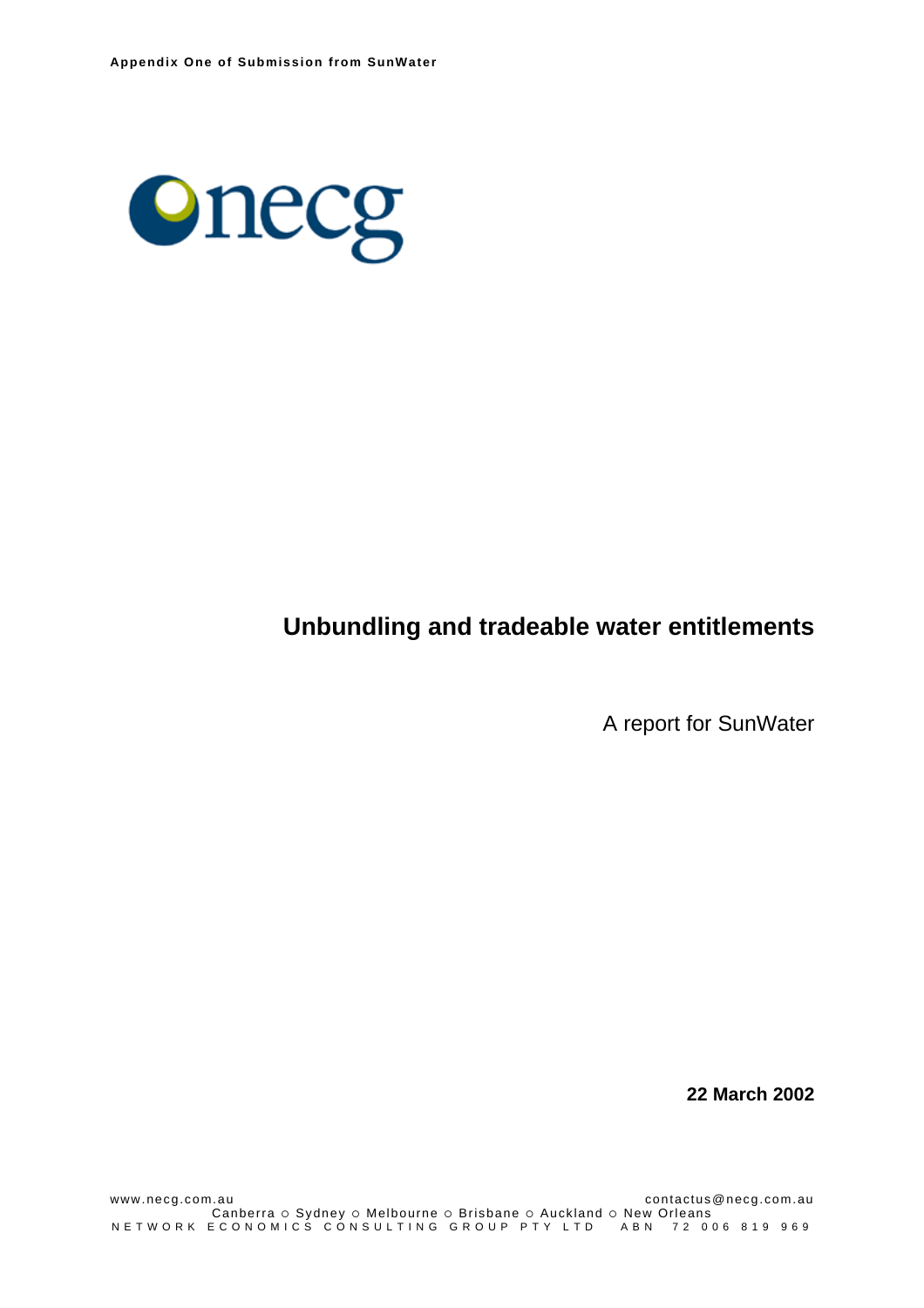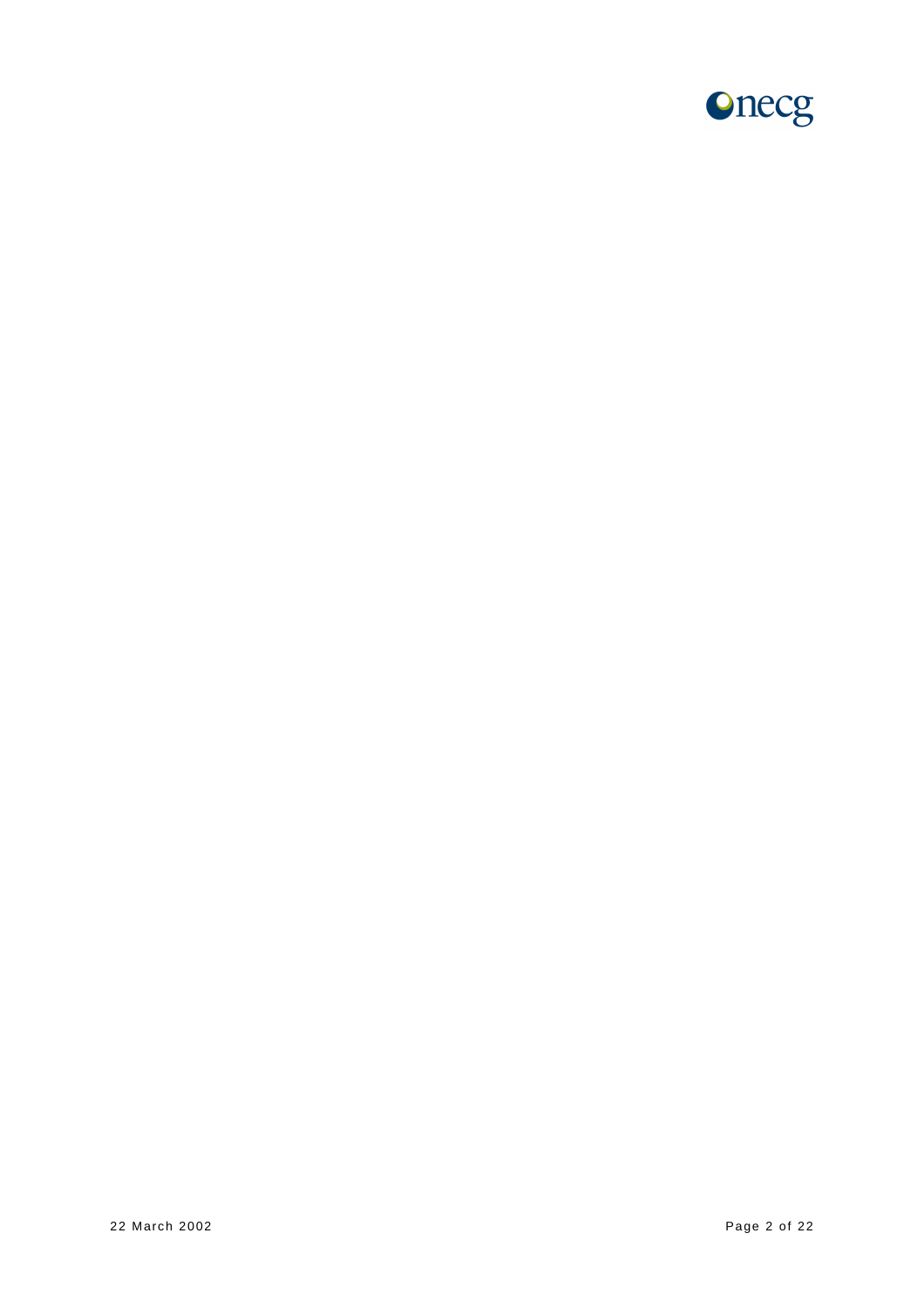

## **Contents**

| 1              |                                 | Introduction                                 |                |  |
|----------------|---------------------------------|----------------------------------------------|----------------|--|
| $\overline{2}$ | Role of storage infrastructure  |                                              | 6              |  |
|                | 2.1                             | Comparison with electricity or gas           |                |  |
|                | 2.2                             | Economic role of storage infrastructure      |                |  |
|                |                                 | 2.2.1<br>Reliability                         | $\overline{7}$ |  |
|                |                                 | 2.2.2<br>Flexibility in timing of uptake     | 8              |  |
|                |                                 | Supporting a trading environment<br>2.2.3    | 8              |  |
| 3              |                                 | Unbundling                                   | 10             |  |
| 4              | The value of water entitlements |                                              | 12             |  |
|                | 4.1                             | Reliability                                  |                |  |
|                | 4.2                             | Returns from the TWE                         | 13             |  |
|                |                                 | 4.2.1<br>Yield within the period             | 13             |  |
|                |                                 | <b>Expectation of future prices</b><br>4.2.2 | 16             |  |
|                | 4.3                             | Market arrangements                          | 18             |  |
|                | 4.4                             | Income                                       | 19             |  |
|                | 4.5                             | <b>Scarcity</b>                              | 19             |  |
| 5              |                                 | Role of scarcity values                      | 21             |  |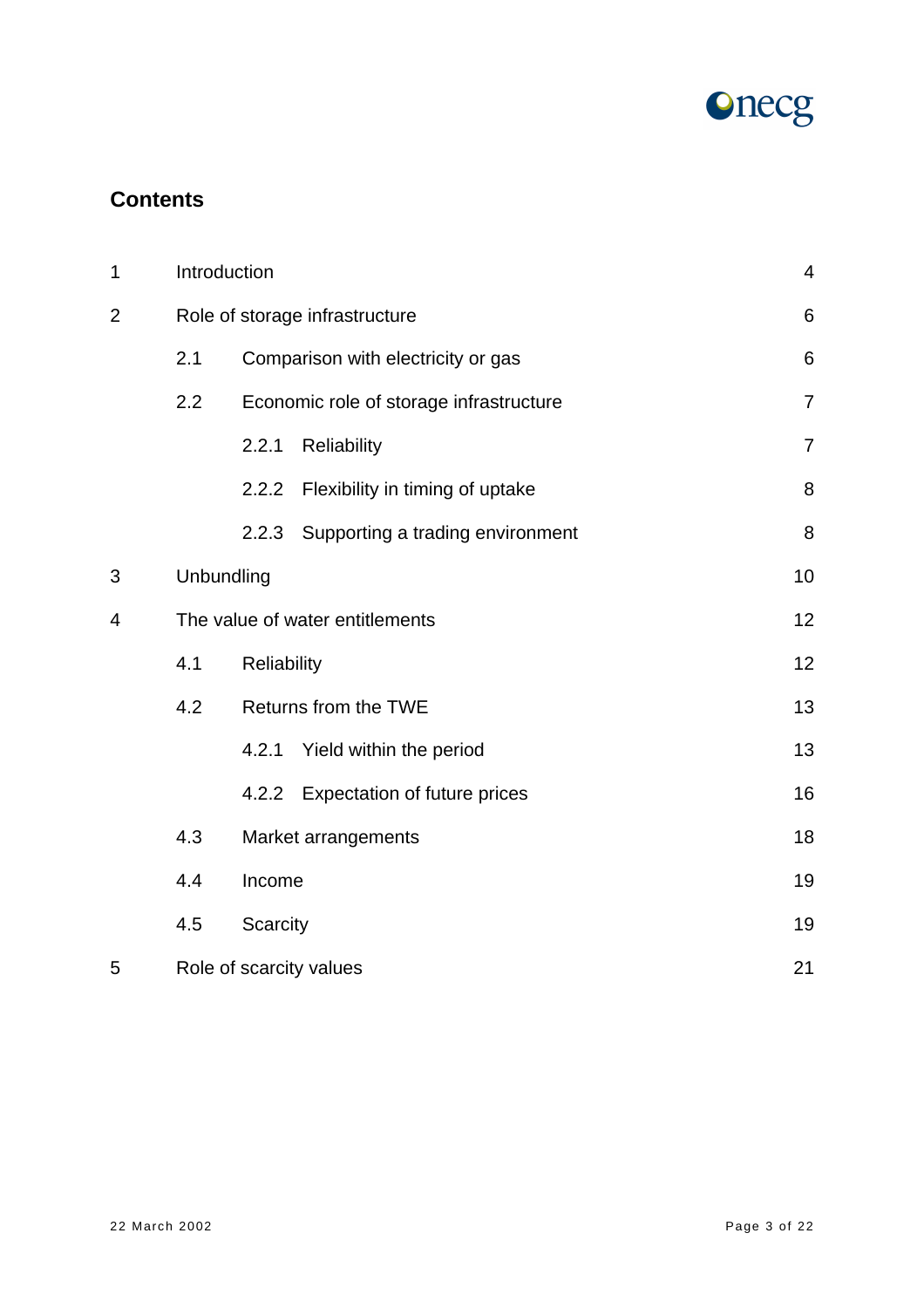

# **1 Introduction**

The creation of tradeable water entitlements (TWEs), and with it, water markets, brings several significant economic benefits. The most significant of these economic benefits is the more productive allocation of water. The normal operation of the market will typically result in those users whose use of water has the highest marginal productivity securing TWEs on account of their preparedness to pay more for it.

Another more subtle but nevertheless significant benefit is that the risks associated with investments that are highly dependent upon a reliable source of water will be alleviated by virtue of users being able to source additional water from the market. This greater security will encourage investment in downstream markets.

Accordingly, the process of trading in TWEs will enhance economic output and encourage socially desirable investment in industrial and agricultural as well as downstream commercial enterprises.

Moreover, those who hold TWEs but whose use of water is relatively less productive will benefit to the extent that they are able to sell their entitlements to others if doing so leaves them better off. Of course, sellers will only relinquish their TWEs if the sale price is higher than their own valuation of the TWE.

Accordingly, the creation of TWEs overcomes the distortions that arise where holders of water allocations do not pay a market value for their allocation. This is especially the case in the previous environment where infrastructure charges were set at below incremental costs. In such an environment, entitlement holders had strong incentives to use available water allocations irrespective of the productivity of that use.

The reform of the water industry, including the creation of TWEs creates a number of interesting issues for pricing and market trading arrangements. To some extent, these issues mirror those that arise in the reform processes for other infrastructure industries. However, many issues are unique to the water industry owing to the characteristics of water infrastructure and TWEs.

The purpose of this paper is to:

■ examine the attributes of water infrastructure and explain how it differs from other infrastructure industries;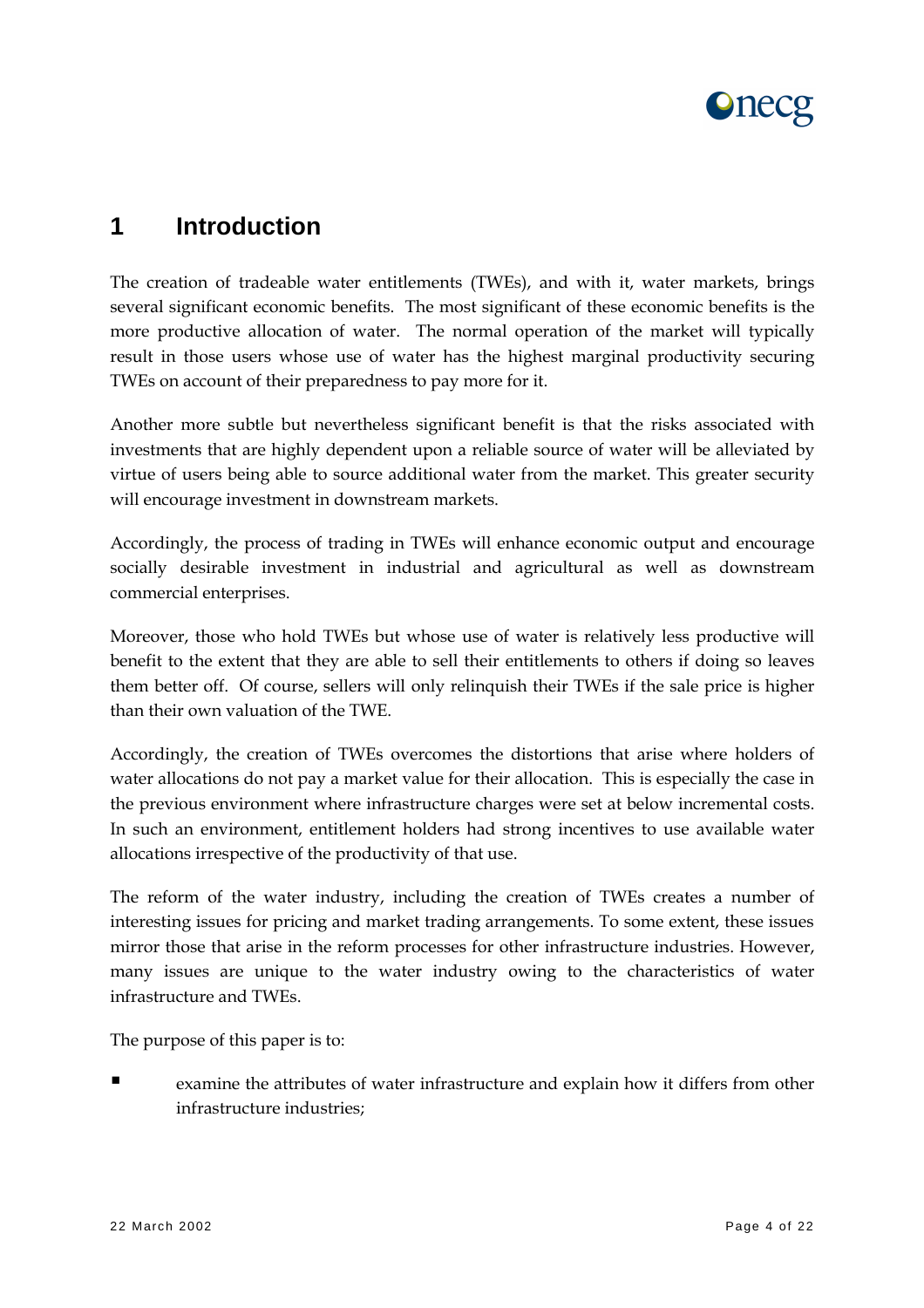

- **In** highlight the necessity of separating between the services provided by the infrastructure and the TWE itself for the TWE market to operate effectively;
- **Exercise 1** consider the factors that affect the value of water; and
- **Example 1** highlight the appropriate role for regulation in such an environment.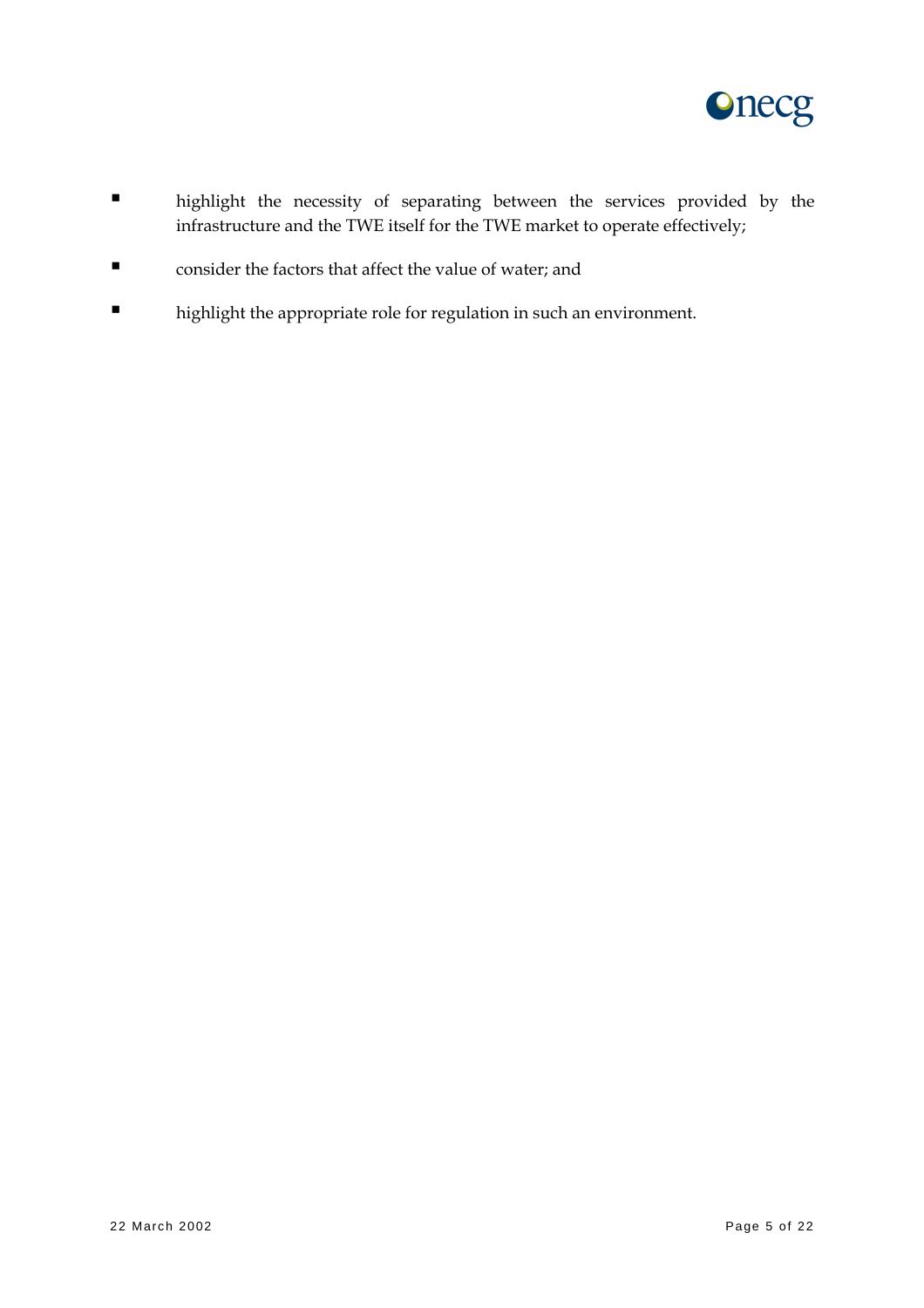

# **2 Role of storage infrastructure**

### **2.1 Comparison with electricity or gas**

Typically, regulated infrastructure, such as gas and electricity transmission and distribution facilities, provides a physical connection and as such is involved in the delivery of gas or electricity. Notice that the production and sale of the commodity that is conveyed through this infrastructure (be it electricity generation or gas extraction and processing) is generally unregulated.

In the water industry, the main transportation mechanism is provided by the existing river system. In some cases, channels have been constructed providing for the reticulation of water to irrigation farms. Whilst the channel infrastructure performs a role analogous to electricity distribution infrastructure, it is the storage infrastructure that distinguishes water from other infrastructure industries.

This is because the storage infrastructure, which will be the subject of economic regulation, is inextricably connected with the creation of the underlying product, the TWE, which is itself tradeable in a competitive market.<sup>1</sup>

<sup>1</sup> It is true that rivers are able to provide water for consumptive uses in the absence of storage infrastructure. However, if this were to occur, it would be almost impossible to accomplish development on the scale that occurs in the case of regulated streams. For example, it would be necessary for individual users to either individually or collectively build storage infrastructure and take water at designated times when environmental flows would not be compromised. The construction of this storage infrastructure would not benefit from the scale economies and natural locational advantages that exist for on-stream storage infrastructure. Moreover, such infrastructure would also involve significantly higher operating (and transaction) costs due to the complexities associated with regulating the harvesting of water from the river by numerous entitlement holders whilst constantly monitoring the flow of water in the river. In practice, these complexities would complicate water entitlement trading.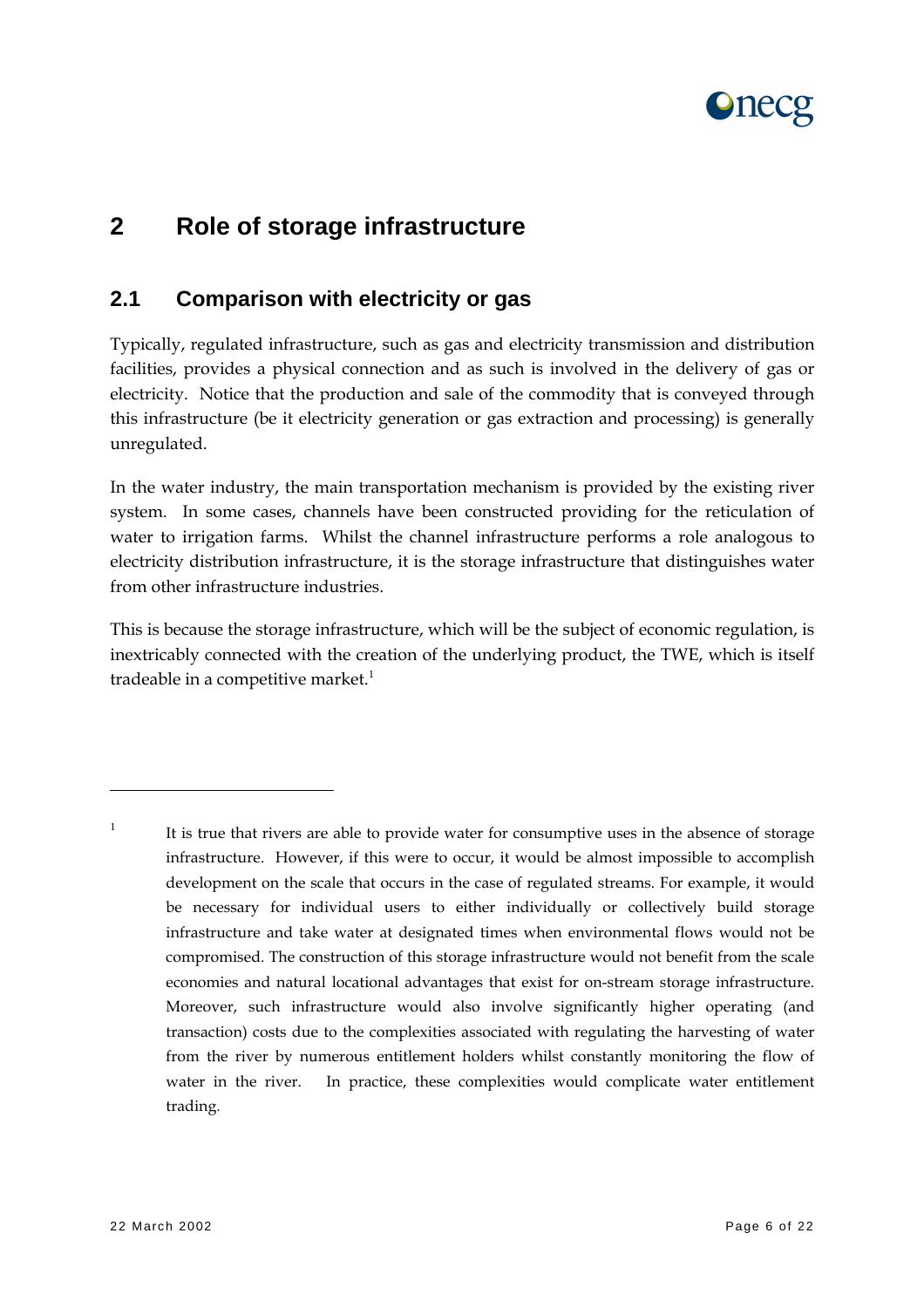

### **2.2 Economic role of storage infrastructure**

The regulation of natural river flow by water storage infrastructure does not "create" water but does create a set of water allocations which have more desirable attributes than allocations in unregulated rivers. The most significant attributes are as follows:<sup>2</sup>

- ß reliability and differing levels of reliability;
- flexibility in the timing of consumption;
- tradability.

### **2.2.1 Reliability**

The most obvious benefit from storage infrastructure is the reliability it provides to users. Water reliability refers to the probability that a customer will secure a given allocation within a defined time. $3$ 

For many industrial processes, the availability of a reliable water supply is a pre-requisite for production. Similarly, the first test of a site's suitability for intensive livestock production will be its access to reliable water. In many regions, few horticultural or tree crops would be attempted without irrigation and in some parts of Queensland the cash crops that underpin the region's economy are reliant on irrigation supplies. Accordingly, the availability of a reliable water supply allows much higher value uses of water to be attempted than would otherwise be the case, and in so doing, fundamentally changes the nature of production possibilities and economic activity in that region.

<sup>&</sup>lt;sup>2</sup> Other benefits from water infrastructure include recreational benefits and flood mitigation.

<sup>3</sup> For example, a reliability of 90% suggests that a user is likely to secure the whole of its allocation in 9 out of 10 years, with it receiving some proportion of its allocation in the remaining year.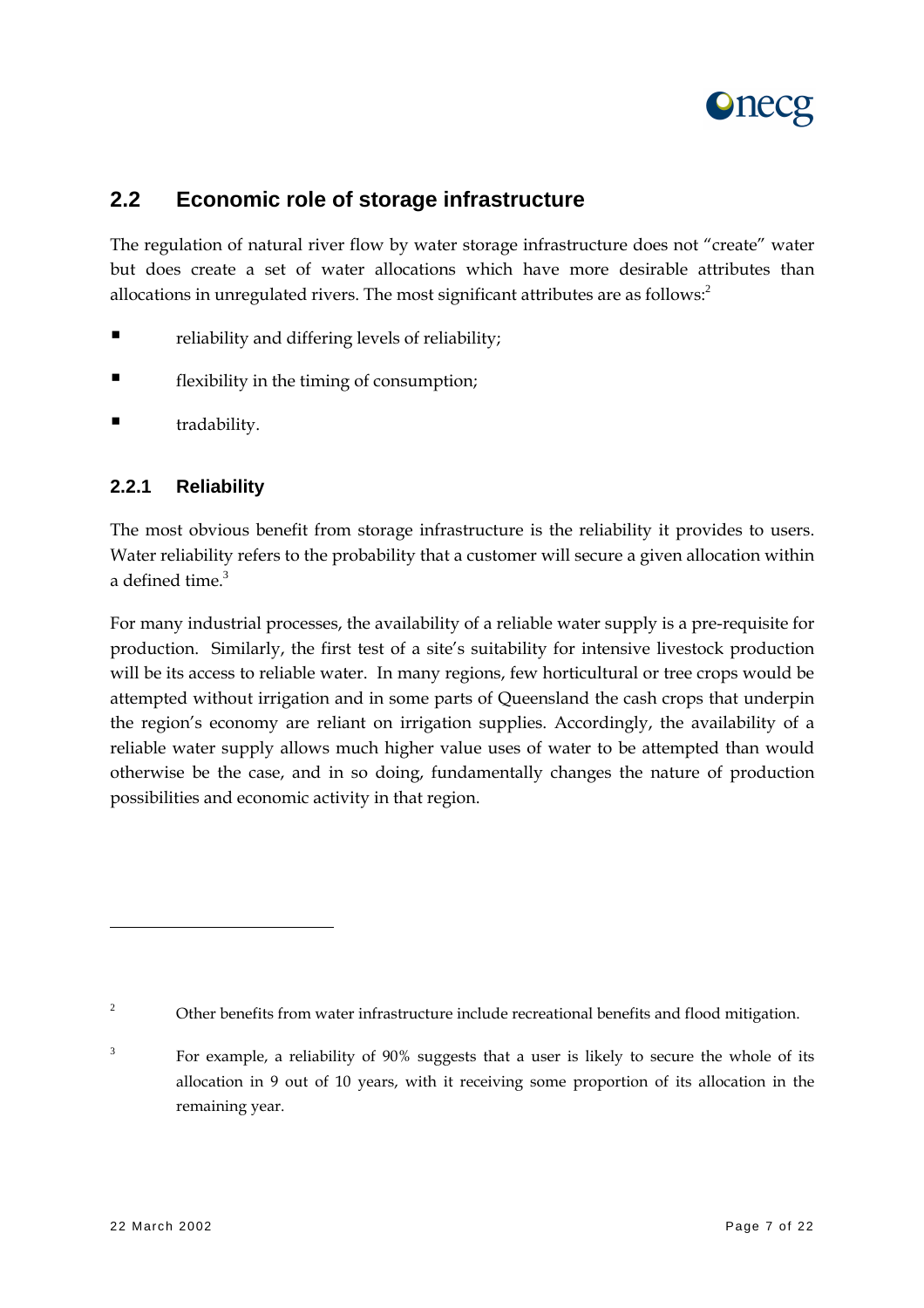

Even where the cropping patterns in a region do not fundamentally change from the availability of water, the ability to apply water as required will substantially improve the yield of the land.

Water supply infrastructure facilitates different customers gaining differing reliability levels according to the value they place on that reliability. This enables users to secure water entitlements appropriate to the desired reliability levels. For example, SunWater provides urban and industrial customers, as well as some irrigators in particular schemes (such as those with high value tree or vine crops), with a high reliability product. In contrast, many irrigators typically receive a medium reliability water supply. The water trading rules will facilitate users trading between high and medium reliability levels.

Moreover, in times of drought, those who are most dependent on water are able to enter the market, and secure water, albeit at a higher price. Accordingly, TWEs provide a form of insurance to water users as well as allowing users to optimise their water consumption patterns. The availability of this "insurance" encourages greater investment in downstream uses, and is no doing, tends to increase the value of TWEs.

#### **2.2.2 Flexibility in timing of uptake**

A related, but distinct, benefit provided by water infrastructure is flexibility. This is because, subject to availability, customers can secure water on demand. This arises because the storage infrastructure provides an inventory that enables the timing of supply to meet demand.

This is particularly valuable given that many production processes, such as crop growing, have clearly defined seasonal characteristics. The existence of water storage infrastructure enables holders of TWEs to apply water to a crop when it will secure an optimal yield response, allowing for other factors, such as rainfall.

#### **2.2.3 Supporting a trading environment**

Finally, the existence of storage infrastructure, and where it exists, distribution infrastructure, supports an environment incorporating TWEs. However, it should be noted that a trading regime may operate in isolation of the existence of storage infrastructure. For example, the *Water Act 2000* (the Act) recognises the capacity for water harvesting rights and unregulated flow entitlements to be traded.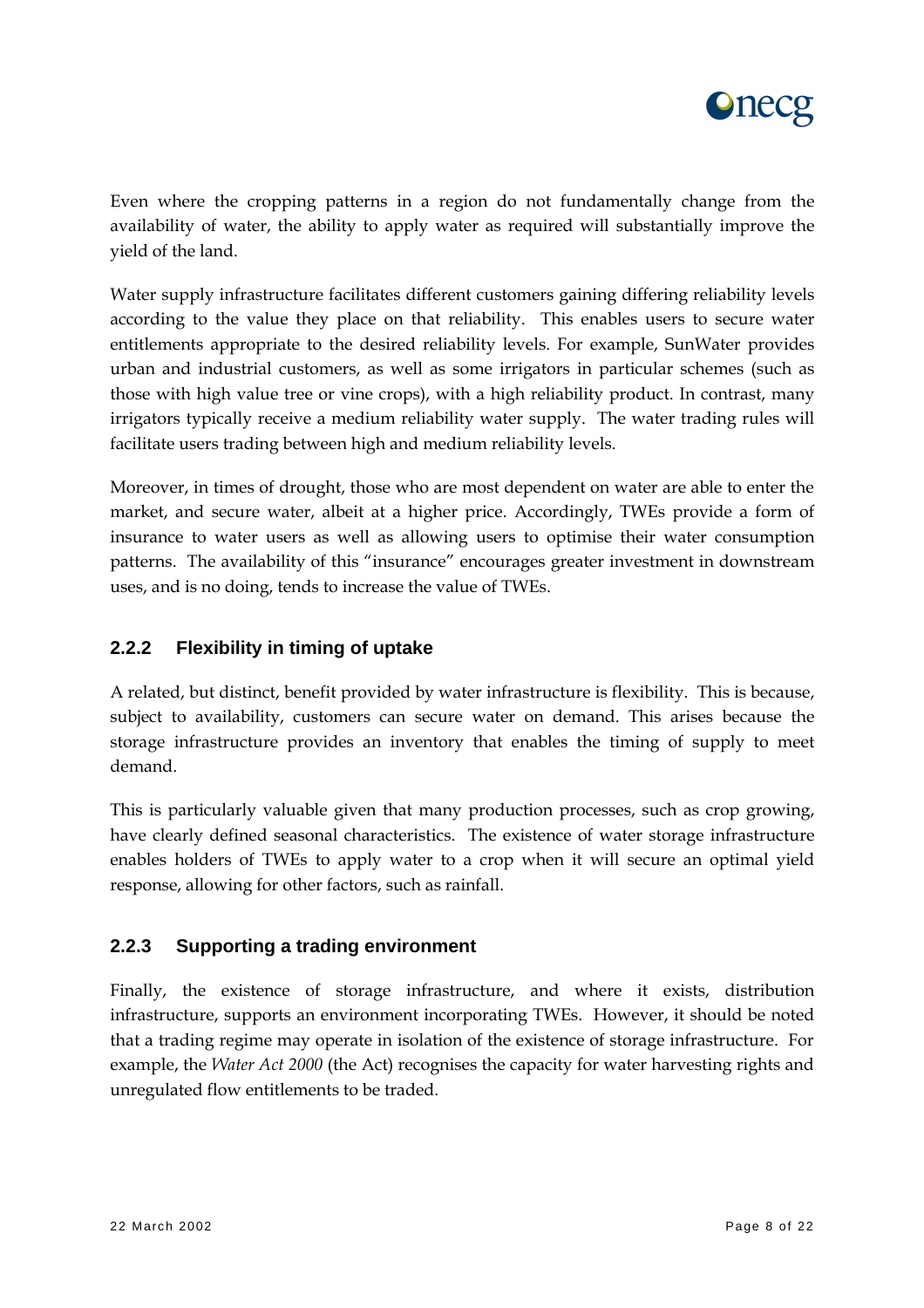

Nevertheless, the reliability and flexibility in extraction afforded by water storage infrastructure facilitates trading in TWEs to the extent that enlarges the field of potential transactions. For example, the storage services provided by water infrastructure allows a user, whose consumption occurs early in the year, to trade with another whose consumption occurs later in the year – there is no need to match the timing of consumption when making the trade or for either party to secure storage of the water. Consequently, these attributes not only enhance opportunities to trade, but with it, the value of TWEs.

This, in turn, raises a further issue for the efficient allocation of water – to the extent that the infrastructure services associated with any particular form of water entitlement (be it a regulated entitlement from a storage facility or an unregulated entitlement), the subsidisation of the services provided by any particular infrastructure facility will distort the allocation of water. The consequence of such a distortion is to undermine the extent to which the reforms to the water sector can contribute to national income and economic wellbeing.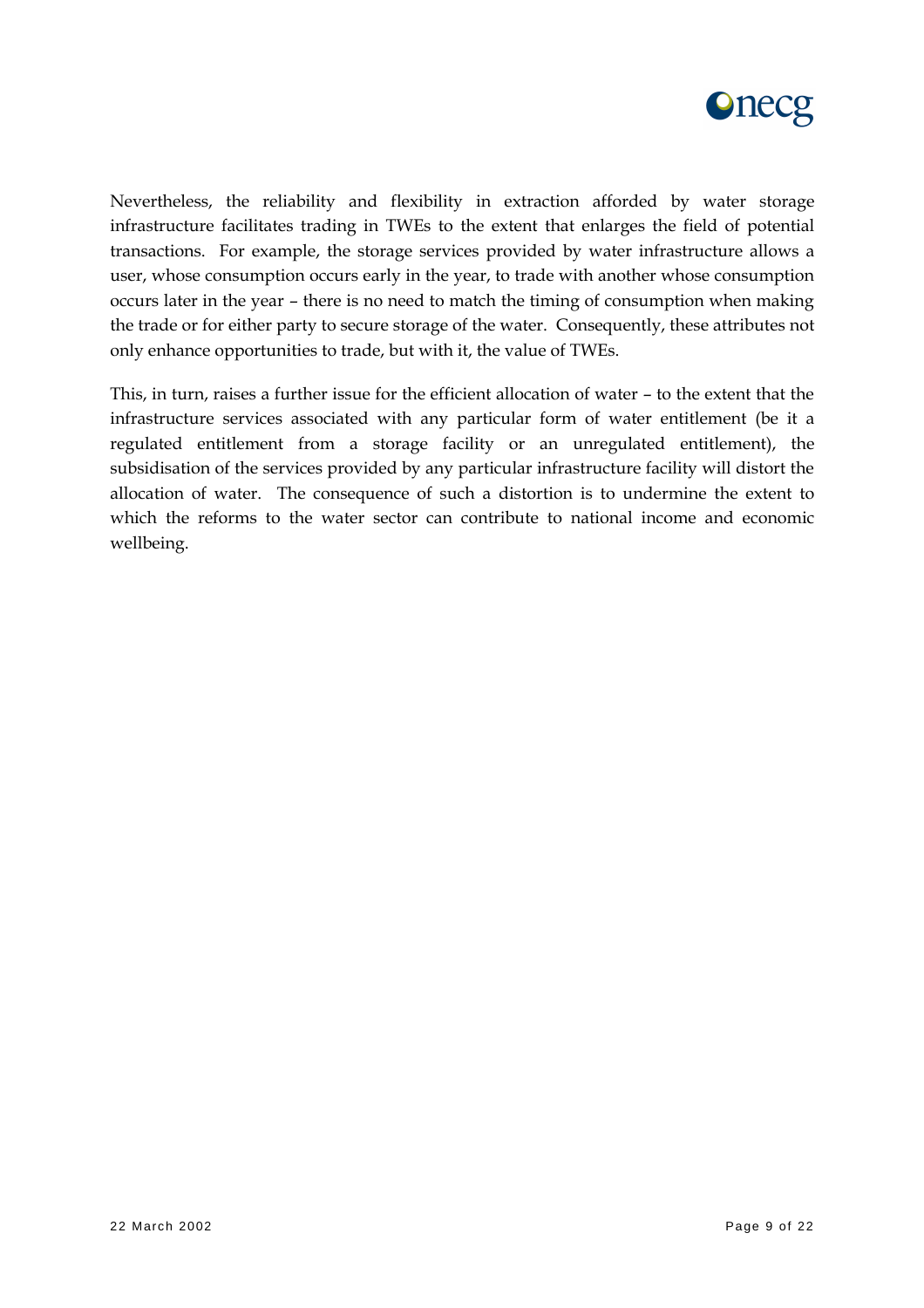

# **3 Unbundling**

The creation of tradeable rights associated with water entitlements necessitates the unbundling of complementary products, being the TWEs, from the associated infrastructure services that underpin the value ascribed to a TWE in the market. Indeed, it is not even necessary for there to be infrastructure associated with an underlying water entitlement for that right to be traded. For example, in the case of harvesting rights, the Act recognises the scope for trading to occur even in the absence of the existence of any storage or distribution infrastructure.

The definition and realignment of property rights associated with the various inputs that were previously "bundled' has formed part of the reform processes in all of the infrastructure industries. In the context of the water industry, a TWE represents the right to a share in the available water from a storage facility and for that entitlement to be traded in the market.

In order for such an environment to operate effectively, it is critical that there be a separation between the TWE and the associated infrastructure charges. This is recognised in the Water Reform Unit's price paths. Notice, however, that the change that has occurred with the water reform process is less dramatic than some of the other industries (such as electricity).

For example, the separation between the water allocation (or entitlement) itself (being the right to take a quantity of water in a certain time, whether expressed as an allocation or a TWE) and the underlying provision of infrastructure has always existed in the Burdekin region (and, as noted above, complementary infrastructure services are not necessary for equivalent rights to be traded).

In the case of the Burdekin, the original sale of water allocations took place against a backdrop of separately determined water infrastructure charges. Hence, the concept of unbundling existed even in the context of these original allocations. The nature of the property rights that were specified as part of that process involved the water allocation forming effectively "part of the land".

The key difference therefore to emerge with the COAG water reform process is that the water allocation is separated *from the land* rather than *from the infrastructure*. This is highlighted by clause 4(a) of the 1994 COAG Strategic Framework, which provides: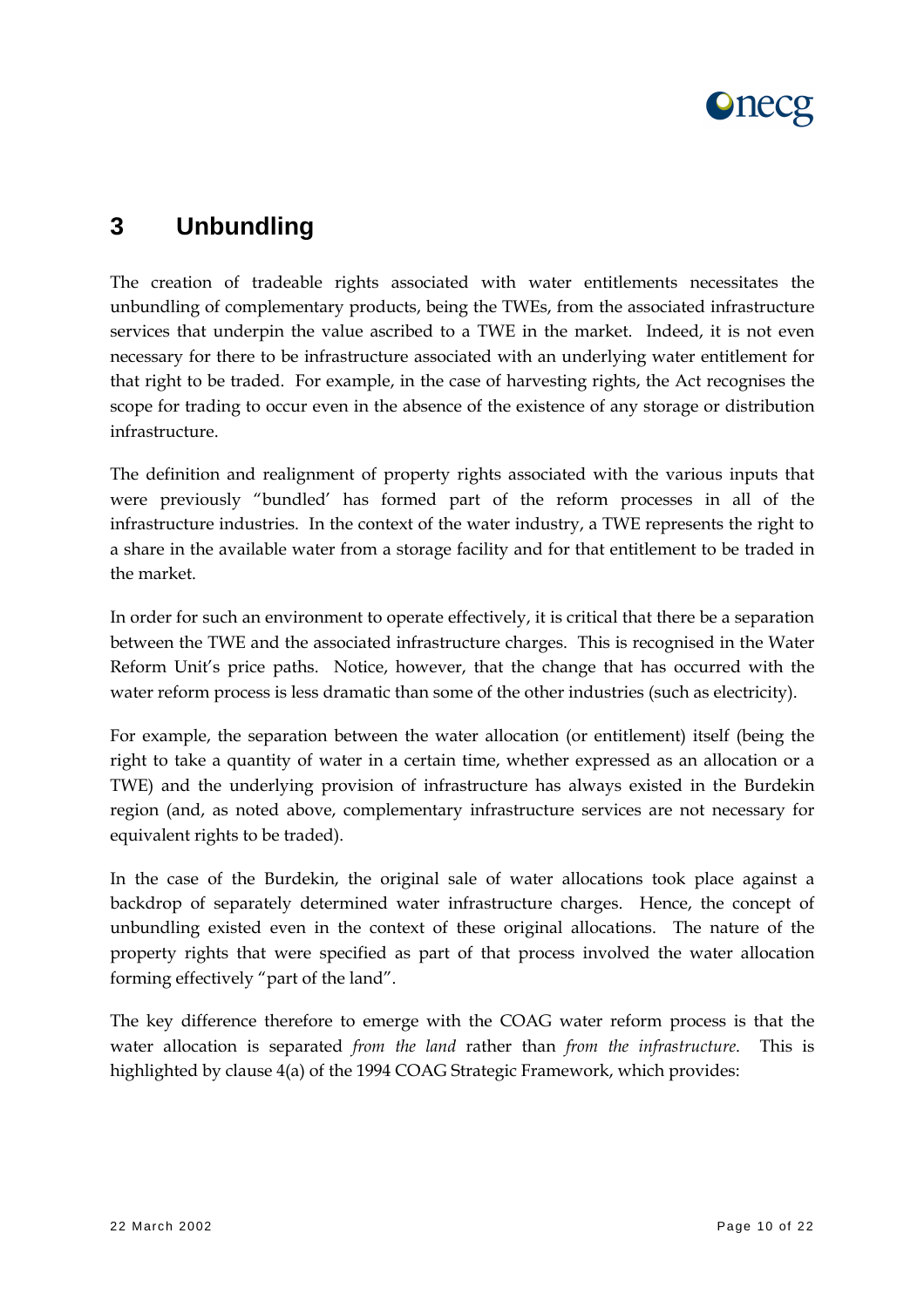

The State government members of the Council, would implement comprehensive systems of water allocations or entitlements backed by separation of water property rights from land title and clear specification of entitlements in terms of ownership, volume, reliability, transferability and, if appropriate, quality.

In other words, the key difference to emerge from the COAG reforms involves the severing of the water entitlement from the land. Previously, an owner of an allocation could only sell that allocation via the sale of the land to which the allocation was attached. This is reflected in the commercial arrangements associated with the acquisition of land in the Burdekin.

However, with the reforms that have, and will, emerge from the *Water Act 2000*, holders of TWEs need not buy or sell any part of their property in order to buy or sell an entitlement to a water at a defined reliability. Indeed, the water reforms associated with the creation of TWEs have materially increased the value of the original water allocations because it substantially enhances the prospect of water being applied to higher value uses. At the same time, these reforms ought to increase the (unbundled) value of the land to which the water was previously attached, as a better allocation of water makes land more productive.

For example, the value of the original water allocations purchased in the Burdekin can be expected to increase by virtue of the conferral of a right to trade those entitlements under the *Water Act 2000*. This is because the right to trade (be it to sell or purchase TWEs) can be expected to change the nature of water use in the region and with it the marginal productivity of water, and, in turn, the value of a TWE. This can be expected to become increasingly clear over time as the market evolves.

A corollary of unbundling is that the market will determine the transfer price for a TWE between a buyer and a seller. In such an environment, a range of factors will determine that transfer price (which are discussed in the following section). It should therefore be noted that the charges for the use of storage and distribution infrastructure will only be one factor that affects the value of a TWE.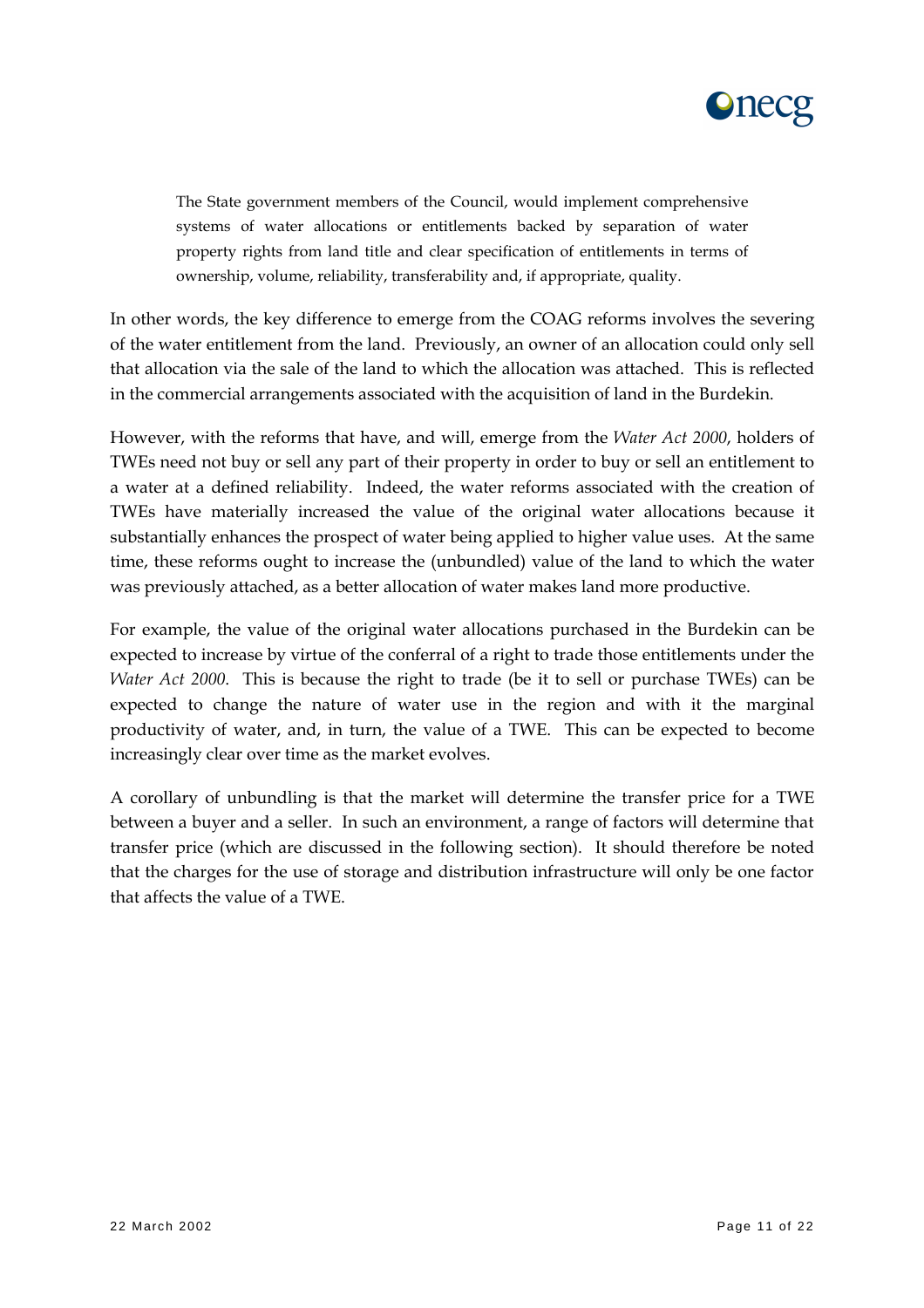

## **4 The value of water entitlements**

The price that is paid for a TWE will be a reflection of supply and demand for TWEs in the competitive market. The following are the most significant factors affecting the market value of a water entitlement:

- reliability:
- $\blacksquare$  the returns from the TWE;
- market arrangements (including liquidity);
- income: and
- scarcity values.

These are considered in turn.

### **4.1 Reliability**

Other things being equal, the higher the reliability of a TWE, the higher its market value. The trading rules that are being developed will allow users to transform a TWE with one reliability level into another. For example, an allocation of x ML/annum with a 90% reliability could be transformed into y ML/annum with a 95% reliability (in accordance with defined rules).<sup>4</sup>

In addition, the greater the variability of rainfall in a region, the higher the price for which a TWE is likely to be traded. In particular, in systems vulnerable to prolonged periods of below average rainfall (such as during a period of El Nino), the value of a TWE is likely to increase on account of it allowing the continued productive use of land.

<sup>&</sup>lt;sup>4</sup> This assumes that the ratio of high to medium reliability water is y:x.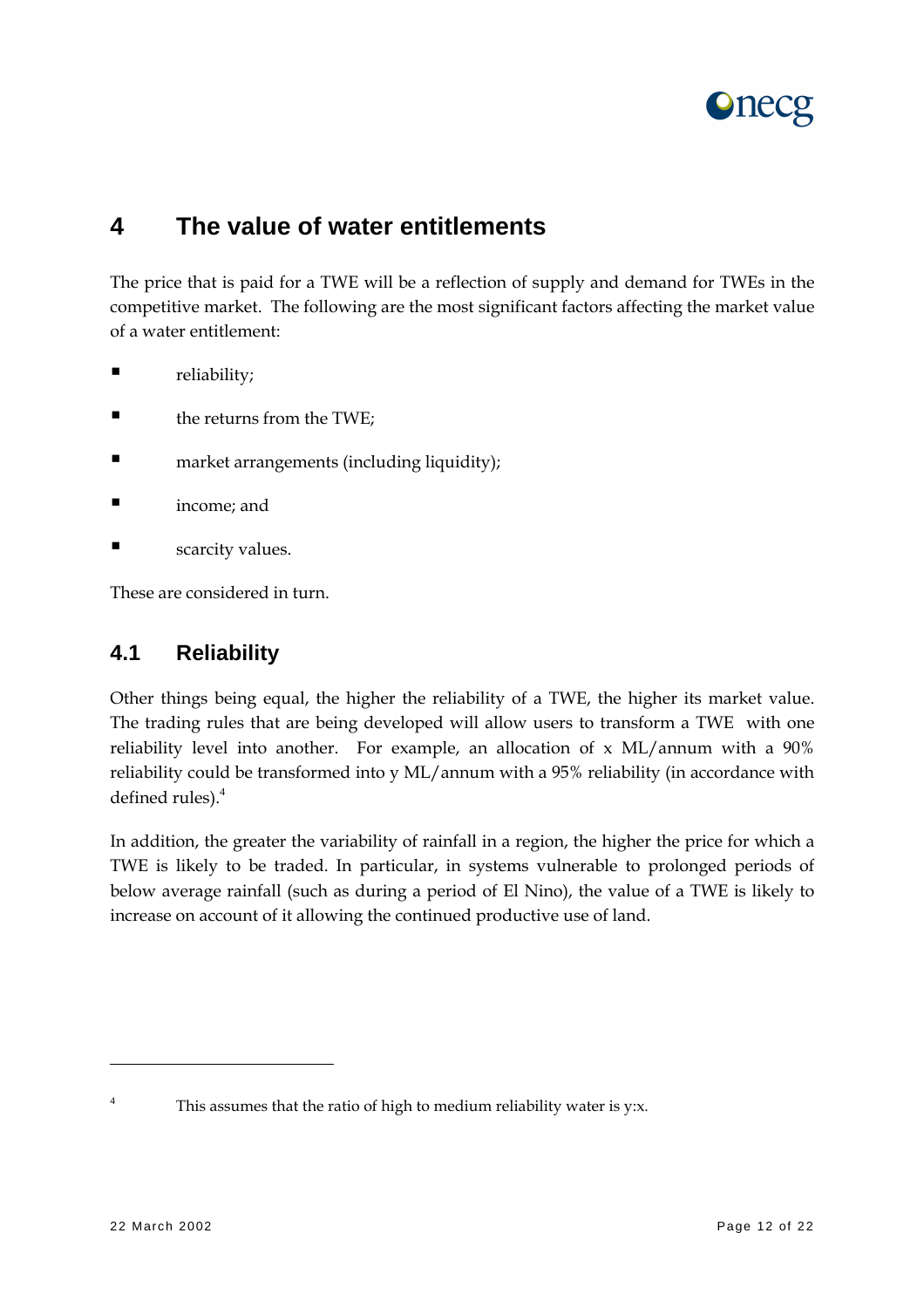

## **4.2 Returns from the TWE**

Just as is the case for any share, there are two distinct sources of return from a TWE:

- ß yield from the TWE over the period (equivalent to a dividend in the current year); and
- ß growth in the capital value of the TWE over time (equivalent to growth in the value of the share in future years).

#### **4.2.1 Yield within the period**

The yield within a period from the application of water is a function of several parameters including the value of the production that the water enables.

The first consideration in identifying the value of a TWE to a user is to identify the commercial activities creating its demand for reliable water. As mentioned above, the availability of a reliable water source fundamentally changes the nature of commercial activity in a region.<sup>5</sup>

Over time, the nature of commercial activity in a region will adapt to the availability of reliable water (so that new investment will increasingly seek to exploit higher value opportunities for the water). $6$  For example, the availability of a reliable source of water is an essential input to many production processes, such as electricity generation and mining activities. Accordingly, the availability of a reliable water supply provides new production possibilities in the region (as well as enhancing the productivity of existing uses).

<sup>&</sup>lt;sup>5</sup> Note however that even in such a case, the availability of irrigation provides a critical option value in that it allows higher value uses of land to be attempted where they would not otherwise be feasible.

<sup>&</sup>lt;sup>6</sup> This in turn is one reason why the market value of TWEs would be expected to rise over time.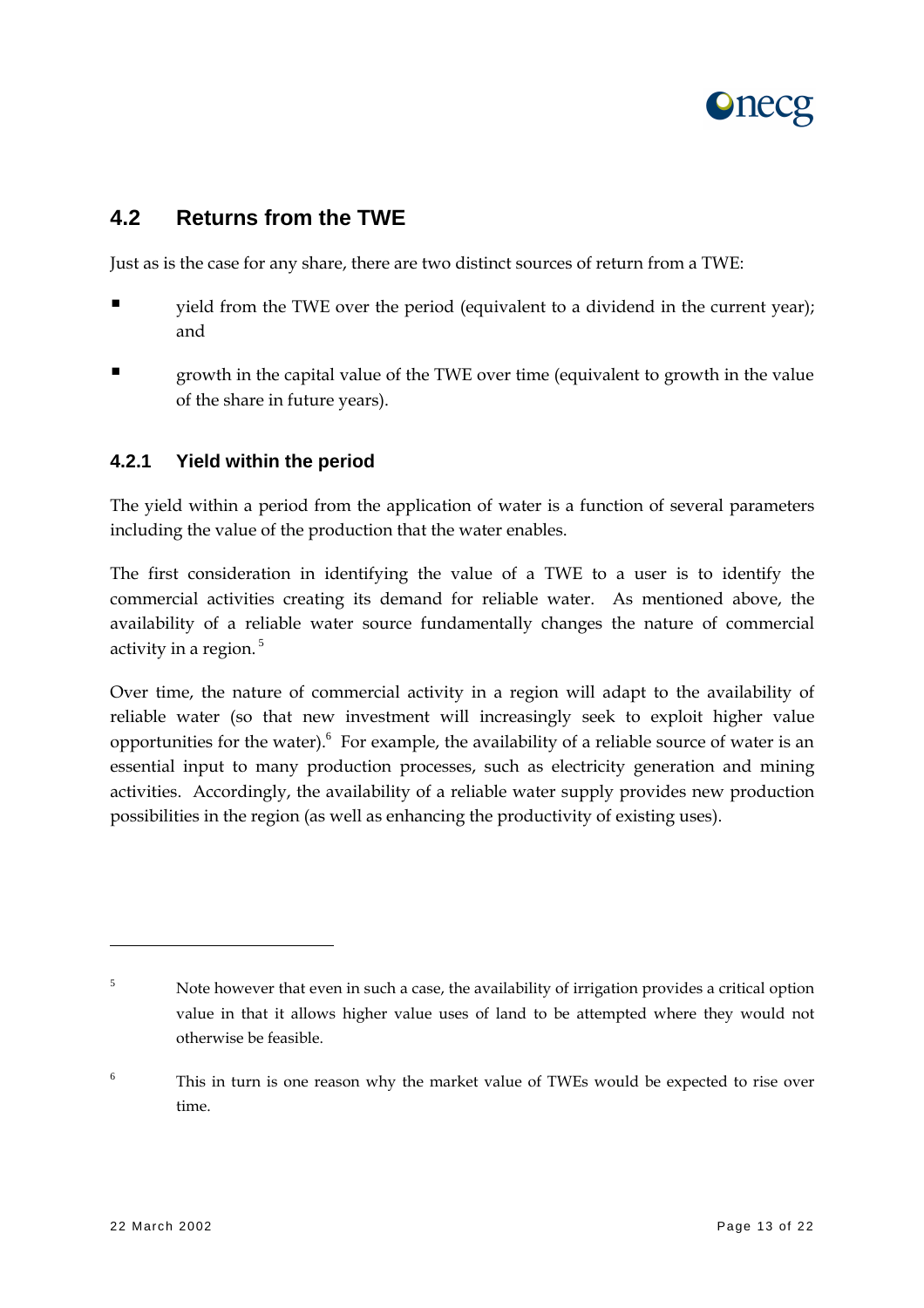

The value of a TWE to a user will then be determined by the marginal productivity of the water entitlement embodied in the TWE. Where water is an absolute determinant of production, such as is the case with many industrial processes, including electricity generation, that marginal productivity will be high, by virtue of the fact that the water availability enables the commercial activity to occur.

Moreover, the relationship between the availability of additional water and the value of additional industrial production will often not be linear. For example, the availability of additional water may enable scale economies to be realised in production. In such a case, where water availability is an absolute determinant of production, increased water availability could also increase the value of water in that use.

In the case of agricultural production, the marginal productivity will be determined by the yield response to the application of the water relative to the next best option based on rainfed conditions (which may be an entirely different use).<sup>7</sup> Where it is technically and commercially possible to grow a crop without irrigation, the yield response to added water is the yield over and above that provided by rainfed conditions.<sup>8</sup> Where water availability changes cropping possibilities (such as higher value tree crops), the value of the TWE will incorporate these changed production possibilities.

Additional considerations affecting the value of a TWE include seasonal factors. For example, the yield contribution from the availability of water is determined not just by the absolute availability of water, but the availability of that water at the critical times it is required by growers to maximise crop yields. This can be seen in the high prices that can be paid in temporary trades made at critical times of the growing cycle for particular crops.

 $\ddot{\phantom{a}}$ 

 $7 \t\t One substitute for TWEs is the ability of a landowner to invest in infrastructure to harvest$ water falling on its property. The ability to harvest water provides a possible substitute for TWEs.

<sup>&</sup>lt;sup>8</sup> The yield response for crops rarely exhibits a linear relationship to the application of water – it is common for a yield response to exhibit both increasing and reducing returns as successive increments of water are applied in a given period. Whilst the yield response may not be known with precision for some crops, the market will create incentives for individual participants to economise on the costs of acquiring this information.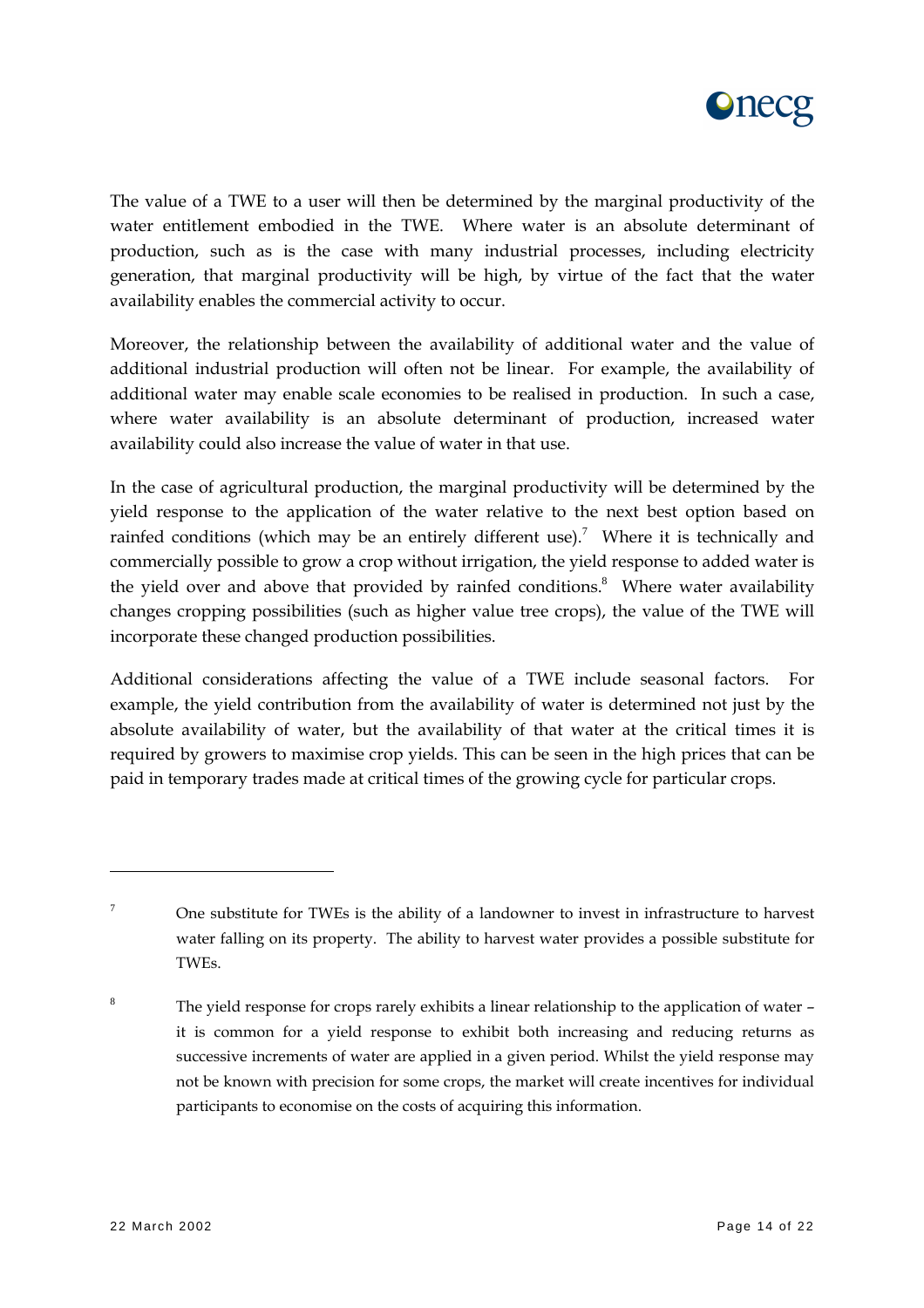

The additional yield from the application of water can then be considered in the context of the value of production that it allows. One way of estimating the value of additional production is the gross margin of additional output. Gross margins represent income net of variable production costs but before fixed costs. Accordingly, the value of the TWE depends, not only on the yield response, but also on the other costs of inputs and the value of the output at the farm gate. However, infrastructure prices are but one of a myriad of factors determining the price of a TWE.

Table 4.1 identifies the gross margins for a selection of irrigated crops.

| Crop           | Water applied | Gross Margin |        |
|----------------|---------------|--------------|--------|
|                | ML/ha         | \$/ha        | \$/ML  |
| Beans          | 1.25          | 1,460        | 1,168  |
| Capsicum (red) | 3.5           | 30,580       | 8,737  |
| Rockmelon      | 2.5           | 6,096        | 2,438  |
| Tomatoes       | 2.5           | 26,195       | 10,478 |
| Zuchini        | 1.25          | 4,000        | 3,200  |
| Mandarin       | 8             | 19,894       | 2,487  |
| Macadamia      | 4.5           | 8,136        | 1,808  |
| Table grapes   | 2.5           | 18,709       | 7,480  |
| Lucerne        | 10            | 1,972        | 197    |
| Peanuts        | 6             | 1,992        | 332    |
| Cotton         | 6             | 1,823        | 304    |
| Soybeans       | 5             | 598          | 120    |

#### **Table 4.1 Gross margins for a cross section of irrigated crops**

Source: Taken from the CARE report, The Economic Impact of Additional Irrigation Supplies in the Burnett River Catchment (June 2000) prepared for DNR

It should be noted however that the gross margins represented in table 4.1 do not provide any allowance for the costs of on-farm infrastructure associated with the production of a crop, including additional distribution works, development costs of crop establishment and on farm infrastructure. In practice, a major factor in the cost of production concerns the existence of this infrastructure to support the application of water.

Accordingly, gross margins for additional water will be relatively high compared to a situation where substantial investment on land development is required in order to plant crops that would take full advantage of the additional reliability arising from the storage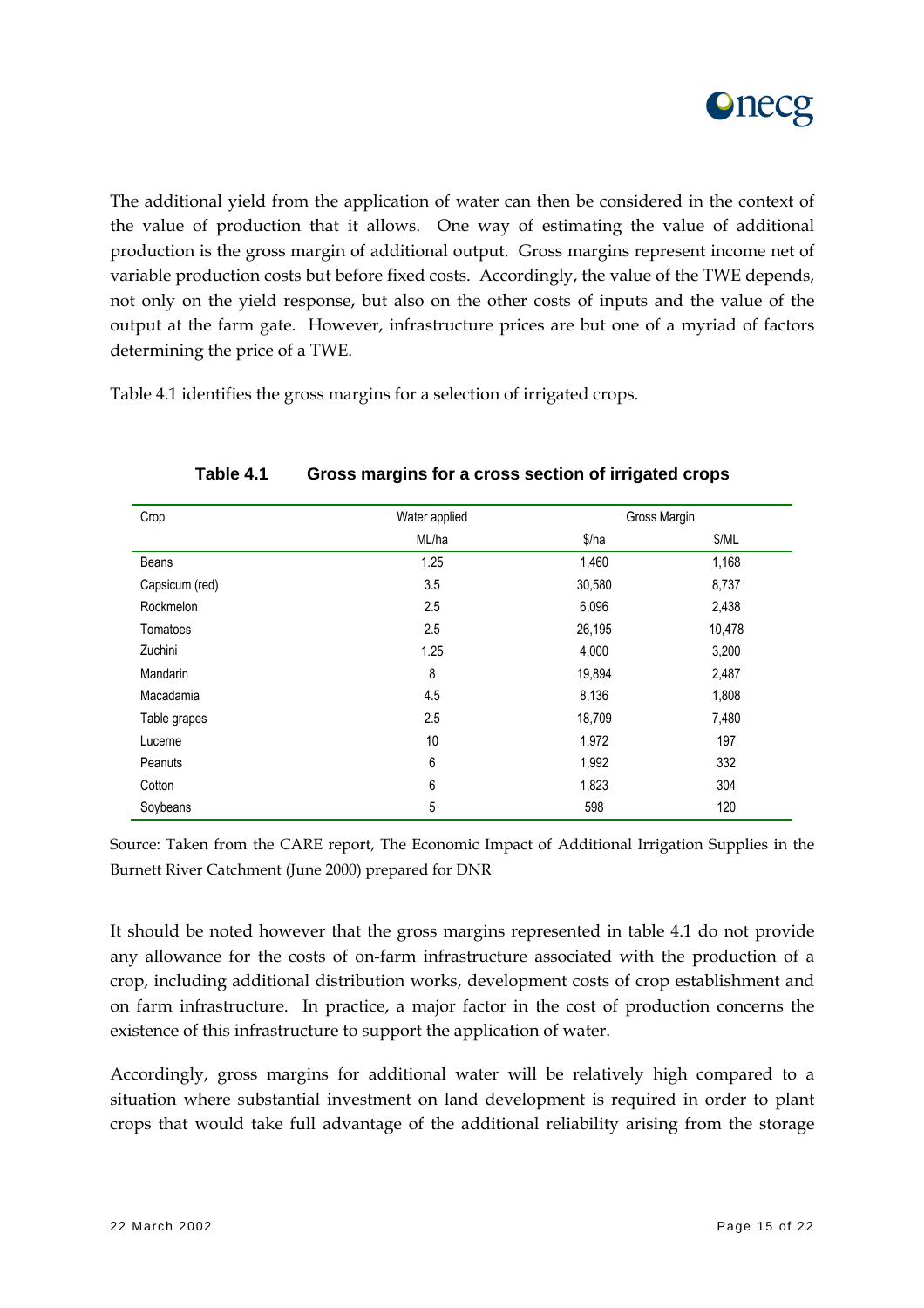

infrastructure. This is reflected in the relatively higher prices for TWEs in regions where there are already tree crops.

#### **4.2.2 Expectation of future prices**

The other component of the price of a TWE is the capitalised value of anticipated increases in the value of the TWE over time.

In regions of Australia where tradeable water entitlements are well established, the pattern has consistently seen market values rise over time, in some cases, substantially. This is indicated by figure 4.1 which illustrates the trading range and closing values of water entitlements in selected valleys of New South Wales over the last 3 years.

### **Figure 4.1 Trading range (high, low and close at 3 December 2001) for NSW water prices traded on the Waterexchange, for various periods in selected valleys.**



Source: http://www.waterexchange.com.au/flash/map.html

This evidence is also supported by the values attached to permanent and temporary trade: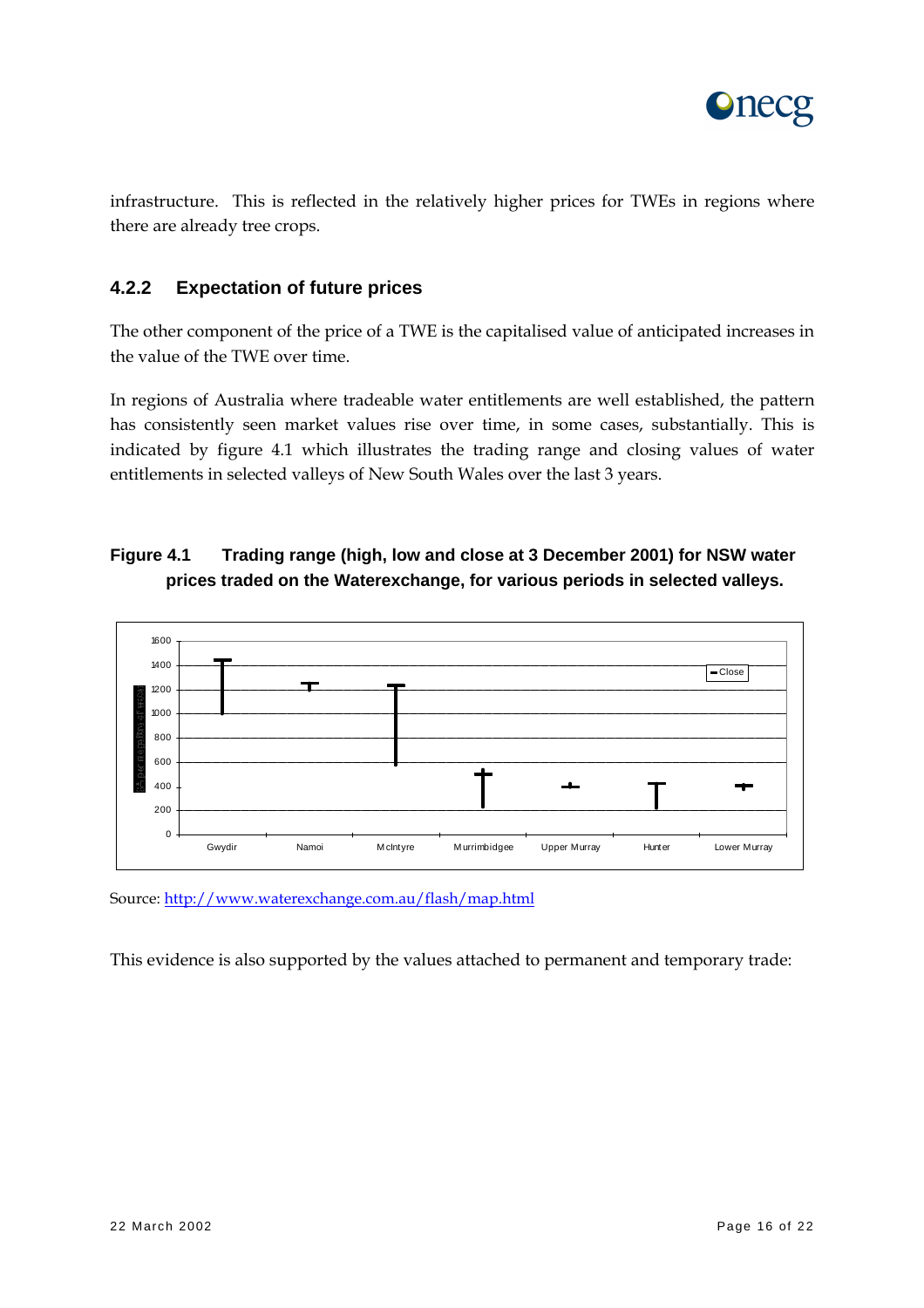

- Megalogenis  $(2001)^9$  notes examples of the value of TWEs in Victoria rising from \$400/Ml in 1997 to \$800/Ml in 2001, with the price of TWEs in South Australia rising from \$300/Ml in 1986 to \$1,000/Ml in 1998;
- ß The National Competition Council 2001 NCP assessment for the Murray-Darling basin notes that prices over \$10,000 have been recorded for permanent transfers in McLaren Vale in South Australia, with permanent trades in River Murray licences costing between \$1,000 and \$1,150/Ml compared with an upstream range of around \$750 to \$1,000/Ml.

This data clearly illustrates substantial increases in the price of TWEs since trading has commenced, with prices doubling over this period in some cases. This is an interesting development, since, at any point in time, the price of a TWE will reflect the stream of income expected from the entitlement, including any expected growth in the value of the entitlement.<sup>10</sup>

The growth in the value of TWEs may reflect a number of underlying causes, including:

- the immaturity of the market;
- ß the market generally becoming more informed as to the value of a TWE;
- ß cultural considerations in relation to the values users have traditionally placed on water;
- changing preferences;
- ß perceptions about the future productivity of water in response to future prices and new crop varieties (including higher yielding crop varieties);
- $\blacksquare$  the taking of positions by market participants; and

<sup>9</sup> Megalogenis, George (2001) "Liquid Gold", The Australian newspaper, 19 May 2001

<sup>10</sup> Or in economic terms, future expectations from the quasi-rent from scarcity values.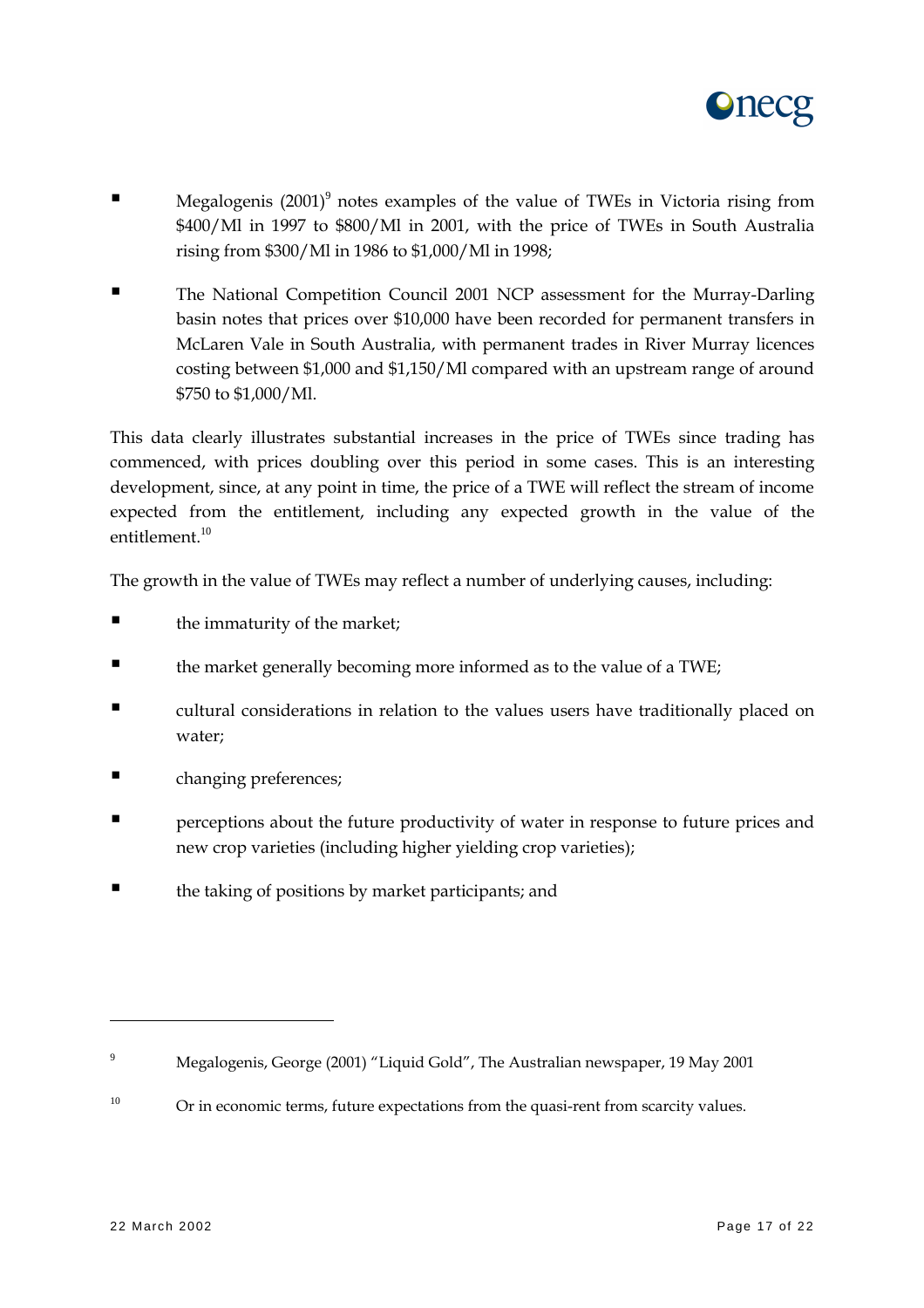

ß perceptions and expectations of future conditions concerning a range of factors, including product prices, input prices, and so on.

Note that all of the factors that influence the value of a TWE at a point in time also affect expected future returns over time from the TWE, and therefore affect the value of the TWEs today. Over time, all input costs and output prices vary, at times substantially.

The price that is paid for water entitlement at a point in time will be a function of the contribution of that entitlement to production, as well as any increases in the expected value of that entitlement over time. The combination of these factors represents the returns to an entitlement holder from its water entitlement.

### **4.3 Market arrangements**

Under the legislative provisions governing the transferability of water entitlements, separate sectors are recognised across which trades may not be affected. It is not clear whether this policy of prohibiting inter-sectoral trade will continue with growing acceptance of the market and the benefits it can bring to those that currently hold TWEs.

Another consideration relates to the transaction costs associated with effecting trades of TWEs. These transaction costs include the ease with which trades can be completed, the costs associated with the trades, including delay, and the certainty of efficacious completion of the trade.

A related consideration involves the liquidity and depth of the markets for TWEs. The depth and liquidity of the market will also affect the price for TWEs. Other things being equal, the deeper and more liquid the market for TWEs, the smaller the bid/ask spread and the lower the risk that a seller (buyer) would be required to sell (buy) an entitlement at a substantial discount (premium) in order to realise (acquire) an entitlement in a short period of time.

Similarly, the greater the depth and liquidity of markets, the greater the willingness of holders to trade their TWEs on account of the fact that the risk of that holder being required to pay a substantially higher price if it subsequently seeks to acquire a TWE is lessened (to the extent that volatility in the traded price is due to thin trading).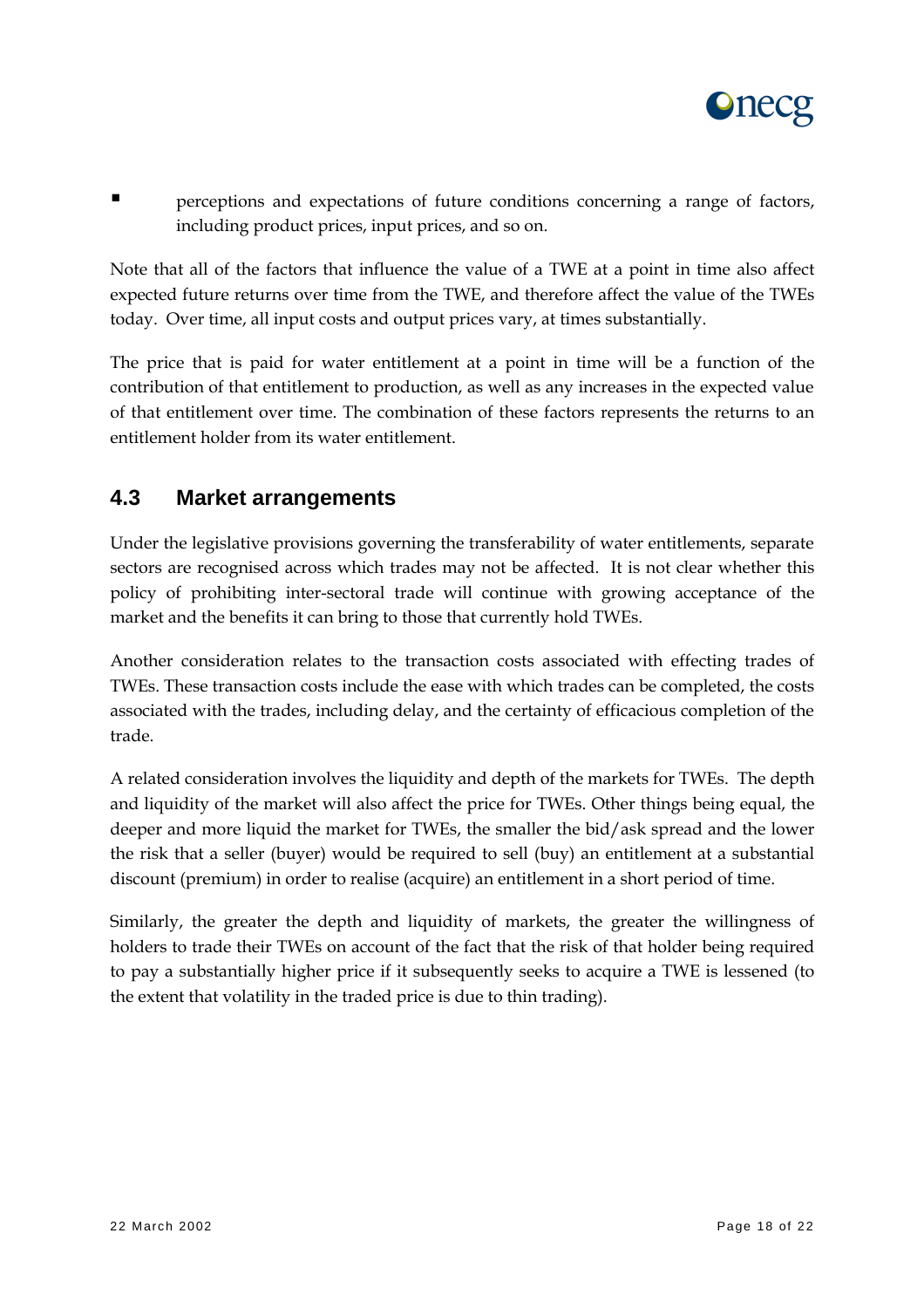

### **4.4 Income**

Income affects the value of a TWE in several ways. The capacity of a user to separate ownership of land from the ownership of a water entitlement creates a wealth effect. This is because the ability to separate and transfer a water entitlement whilst retaining ownership of land increases the wealth of the holders of TWEs. All other things being equal, the greater the income of those seeking TWEs, the higher the likely price of TWEs.

Another factor concerns the impact of infrastructure charges affecting the behaviour of the holder of an entitlement – for example, the introduction of cost reflective infrastructure charges is likely to have the impact of water efficiency on farms – encouraging the more efficient use of water. In addition, income effects associated with higher infrastructure charges may well have the effect of encouraging water users to attempt to apply available water to higher value uses.

## **4.5 Scarcity**

The physical limit of water availability and the need for environmental flow requirements to be observed in river systems impose a constraint on the amount of water that may be extracted for consumptive uses. This means that the supply (or availability) of TWEs is effectively fixed (or inelastic) and can be contrasted with most other markets where supply is itself responsive to price. Here it is largely fixed.<sup>11</sup>

This constraint is critical to the assessment of market prices for TWEs as it will ultimately exert enormous influence on the market price of TWEs. This is because the limited availability of water results in more marginal water users being displaced by others who can apply the limited amount of available water to higher value uses.

It is this scarcity that could cause the price of water entitlements to be bid up over time. The value of TWEs in a competitive market will be responsive to the forces of demand and

<sup>&</sup>lt;sup>11</sup> As the market price for a TWE increases, it would be expected that the effort and investment directed to water harvesting would also increase. It is understood that government policy in relation to water harvesting is being developed and consequently this issue is not considered further in this paper.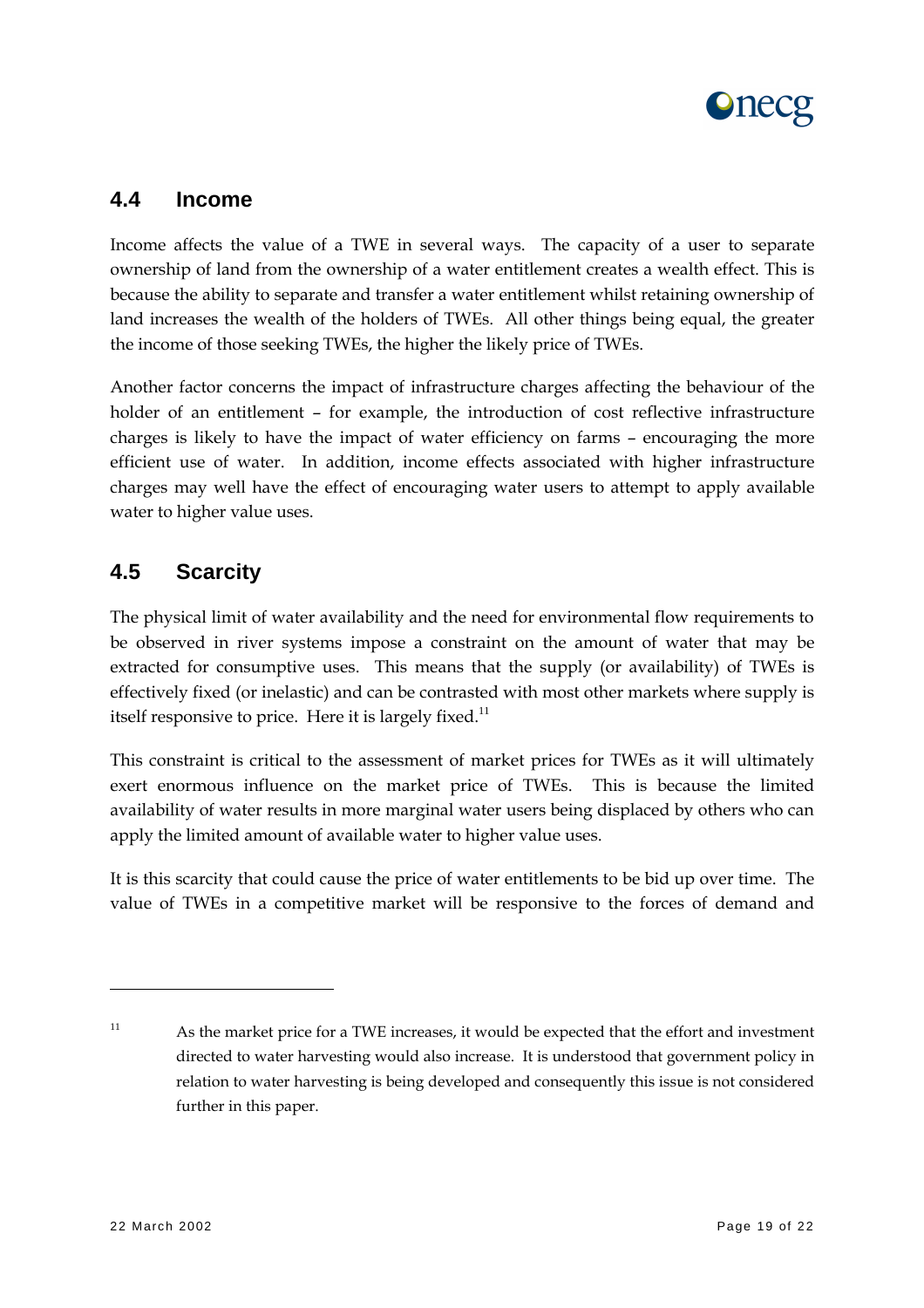

supply. For example, if there is an unanticipated increase in demand over time, the fixed supply of TWEs will mean that the market price for TWEs would be expected to increase.<sup>12</sup> Moreover, the market price for a TWE will (subject to discounting) reflect any anticipated scarcity values emerging over time. Indeed, there is nothing to prevent the market value of TWEs being bid up to a point that exceeds the equivalent upper bound price for infrastructure.

<sup>&</sup>lt;sup>12</sup> The consequences of anticipated increases in demand would be expected to be incorporated into the price of a TWE at a point in time.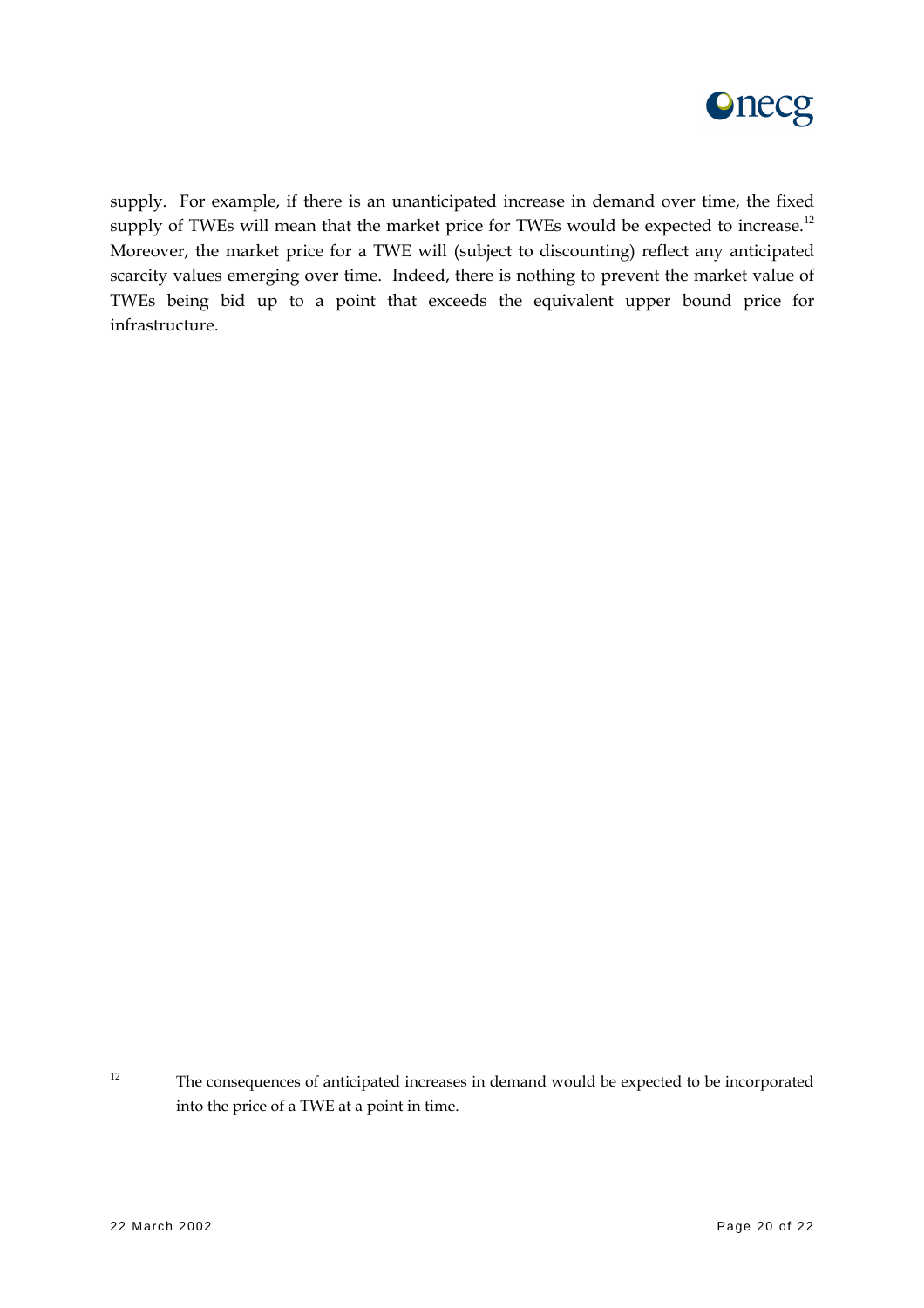

# **5 Role of scarcity values**

There is a critical difference between water infrastructure and the other regulated infrastructure industries. Prices for the services provided by electricity and gas transmission and distribution infrastructure are typically regulated at prices that equate to the SCARM upper bound. Prices for the underlying commodity are set in a competitive market.

In the case of water and TWEs, it is the regulated infrastructure that creates the commodity (being the TWE) that is traded in a competitive market. As such, the value of the TWE in the market and the charges that are levied by the infrastructure provider are inextricably linked. This does not occur in the other markets involving regulated infrastructure.

This linkage between the value of TWEs and infrastructure charges highlights a further issue that is unique to the water industry – to the extent that infrastructure charges are below upper bound prices, there will be a transfer from the infrastructure provider to the holders of the TWEs. The extent of this transfer will be equivalent to the capitalised value of the discount from the upper bound infrastructure charge (so long as the discount rate for the infrastructure provider and the holder of the TWE are equivalent). Moreover, the capital value of this transfer is equivalent to the diminution of the infrastructure provider's asset base (relative to that which would be consistent with upper bound pricing).

A situation where the value of a TWE is positive with upper bound infrastructure charges applying suggests the existence of scarcity rents. This in turn suggests that the economic rent that arises from resource scarcity in water markets belongs with the licence to create TWEs which would normally be secured through the right to construct the water storage infrastructure. This is clearly seen when considered in the context of new infrastructure – to the extent that scarcity rents exist, Governments, as grantors of the resource licence, are well placed to extract these rents when the infrastructure is first established (for example by tendering the right to build the storage infrastructure and sell the TWEs it creates).

For existing storage facilities, scarcity rents will accrue to those who secure TWEs. It is submitted that in such a case there is no case for intervention – to do so would simply distort the market for TWEs. This is illustrated by considering the types of regulatory interventions that could be attempted.

One possible means of regulatory intervention may be to require that transfers be effected at a zero price (assuming upper bound charges are to apply). However, this would simply result in a transfer from existing holders of TWEs to the beneficiaries of the regulatory